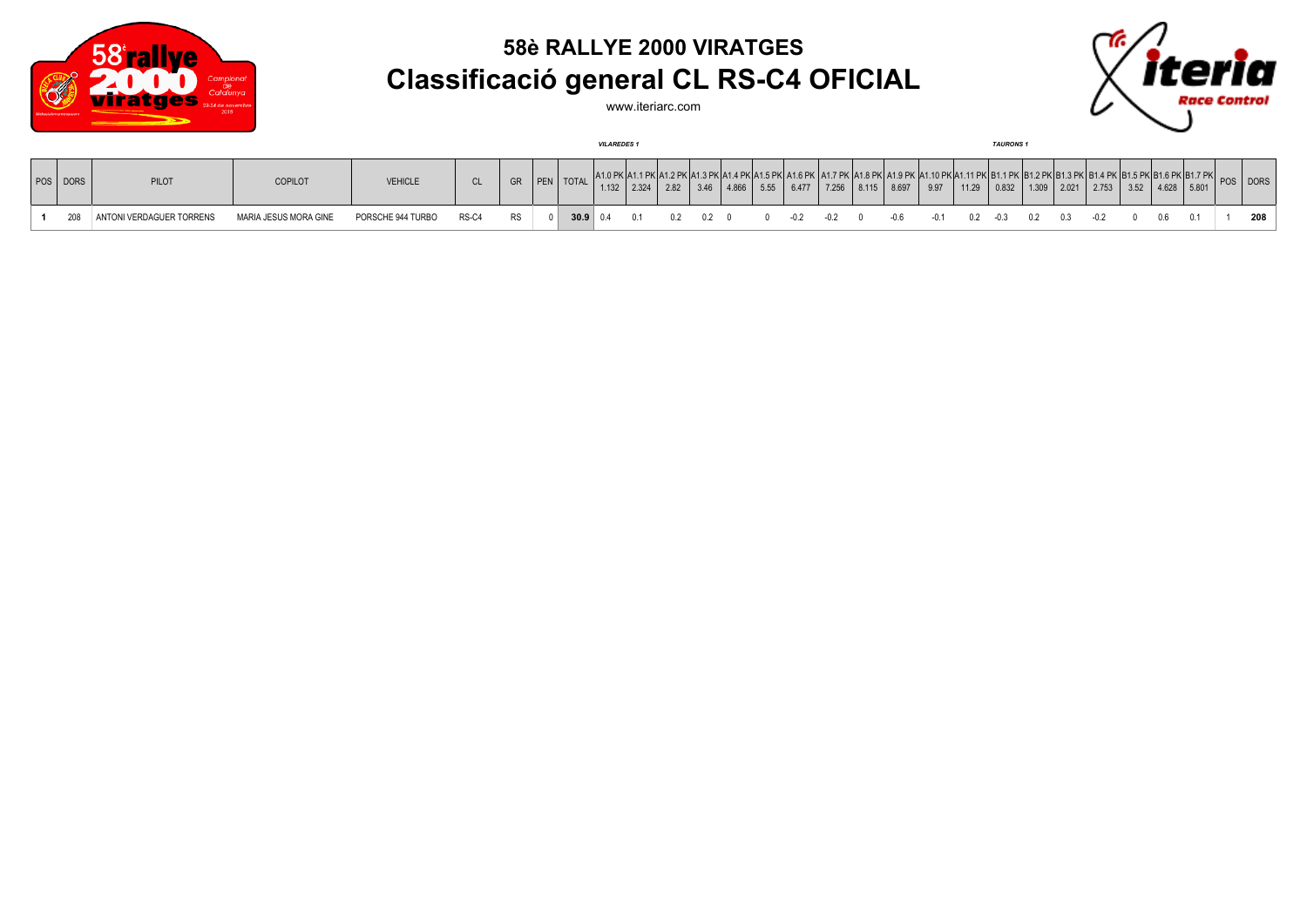

## **58è RALLYE 2000 VIRATGES Classificació general CL RS-C4 OFICIAL**



www.iteriarc.com

| <b>VILAREDES 2</b> |          |       |       |       |       |      |      |       |      |       |       | <b>TAURONS 2</b> |                            |                                                                                                                           |       |       |       |       |       |      | <b>TALAMANCA</b> |       |       |       |      |      |      |      |      |      |      |     |             |
|--------------------|----------|-------|-------|-------|-------|------|------|-------|------|-------|-------|------------------|----------------------------|---------------------------------------------------------------------------------------------------------------------------|-------|-------|-------|-------|-------|------|------------------|-------|-------|-------|------|------|------|------|------|------|------|-----|-------------|
|                    | POS DORS | 6.546 | 7.018 | 1.132 | 2.324 | 2.72 | 3.46 | 4.866 | 5.43 | 6.477 | 7.256 | 8.115            | A2.8 PK   A2.9 PK<br>8.697 | K   A2.10 PK   A2.11 PK   B2.1 PK   B2.2 PK   B2.3 PK   B2.4 PK   B2.5 PK   B2.6 PK   B2.7 PK   B2.8 PK   B2.9 PK<br>9.97 | 11.29 | 0.832 | 1.309 | 2.021 | 2.753 | 3.52 | 4.628            | 5.801 | 6.546 | 7.018 | C1.1 | C1.2 | C1.3 | C1.4 | C1.5 | C1.6 | C1.7 | 01s | <b>DORS</b> |
|                    |          |       |       |       |       |      |      |       |      |       |       | 0.4              |                            |                                                                                                                           |       |       |       | 01.Z  | 02    |      | (14              | 0.5   |       | -0.1  |      | -0.9 | 0. Z | -0.8 | -1.0 |      |      |     | 208         |